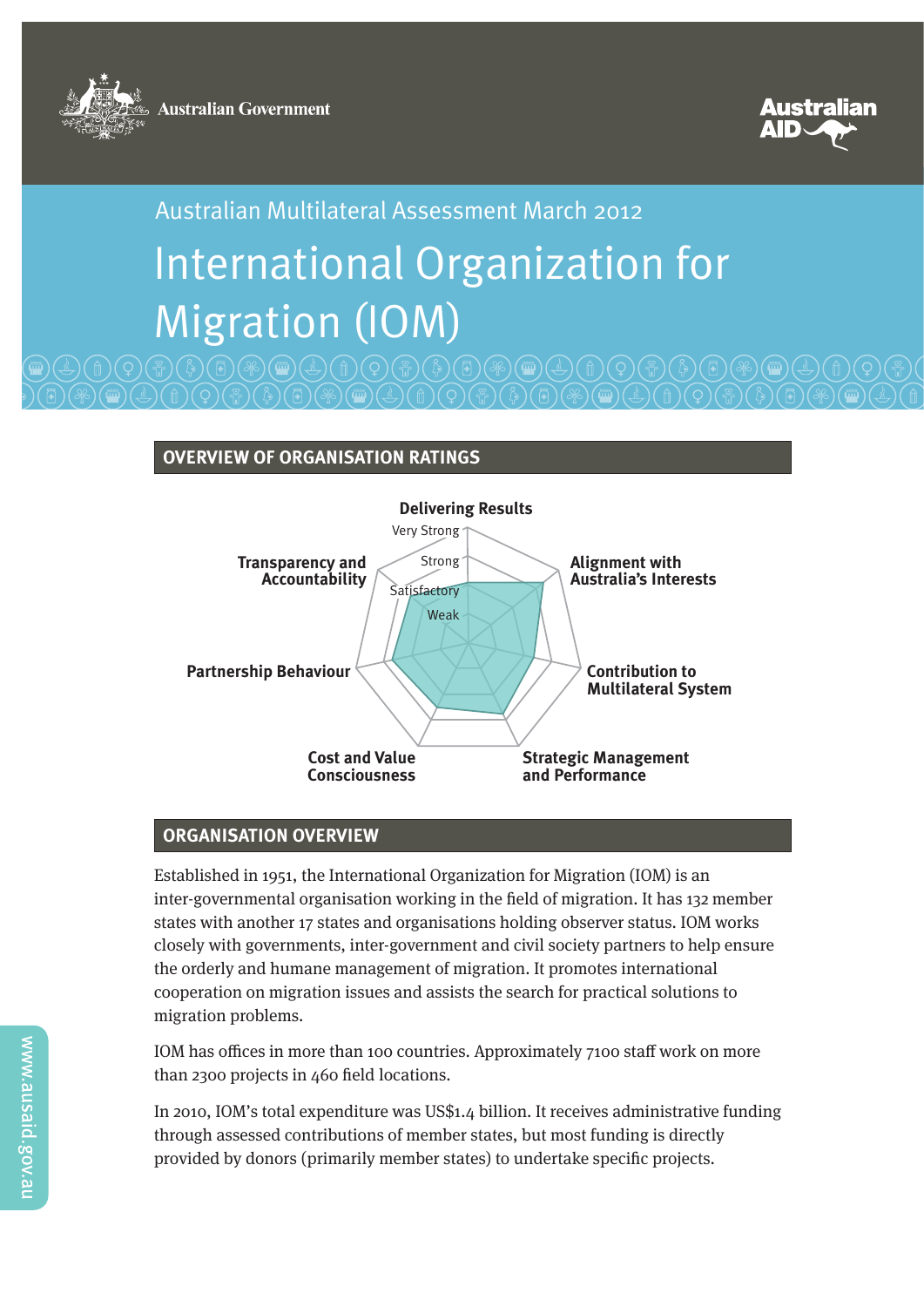Australia provides both ODA eligible and non-ODA eligible funding to IOM. In 2010–11, Australia provided IOM with \$37.1 million in ODA-eligible non-core funding.

### **RESULTS AND RELEVANCE**

**1. Delivering results on poverty and sustainable development in line with mandate SATISFACTORY**

IOM's constitution outlines clear and comprehensive functions, addressing interlinked issues associated with migration and the movement of people. It achieves tangible results in many developing countries. In 2011, assistance was provided to more than 115 000 displaced persons to relocate and more than 100 000 persons to resettle under the auspices of a memorandum of understanding IOM has with the United Nations High Commissioner for Refugees (UNHCR).

In Australian Multilateral Assessment field visits to Indonesia and Sri Lanka, virtually all stakeholders consulted were positive about IOM effectiveness in delivering results. The contribution each activity makes to IOM's overall mission and results is sometimes not clear, however. This is largely because most funding is earmarked by donors for specific activities.

Further improvements to its results framework are needed to enable IOM to better demonstrate and communicate its contribution to humanitarian and development results.

Many IOM programs assist with the needs of the poorest and most vulnerable people, such as displaced persons in emergency and post-crisis situations and victims of human trafficking, but the level of targeting of the poorest across its suite of programs in developing countries is unclear. However, IOM activities and projects are determined by Member States and other beneficiaries' priorities.

| a) Demonstrates development or humanitarian results |               |
|-----------------------------------------------------|---------------|
| consistent with mandate                             | <b>STRONG</b> |

IOM's constitution and strategy serve as its mandate, which includes to assist migrants affected by humanitarian crises, and to assist people internally displaced by natural disasters. At the request of its Member States, IOM provides a significant and measurable level of assistance in support of humanitarian objectives through its emergency and post-crisis migration programs in line with its constitution. IOM provides services to migrants and displaced persons during emergencies and in the aftermath of a crisis. It collaborates closely with UNHCR. In 2011, assistance was provided to more than 115 000 displaced persons to relocate and more than 100 000 persons were assisted to resettle under the auspices of the UNHCR/IOM memorandum of understanding. This represents a significant contribution to refugee resettlement and a demonstrated support for international refugee agreements.

The annual report for 2010 documents achievements in relation to migrant health, assistance to voluntary returnees, capacity building, resettled and trafficked persons and for unaccompanied migrant children. It also has a core body of work addressing migration and development, under the strategic objective of strengthening the capacity of governments to maximise socio-economic development.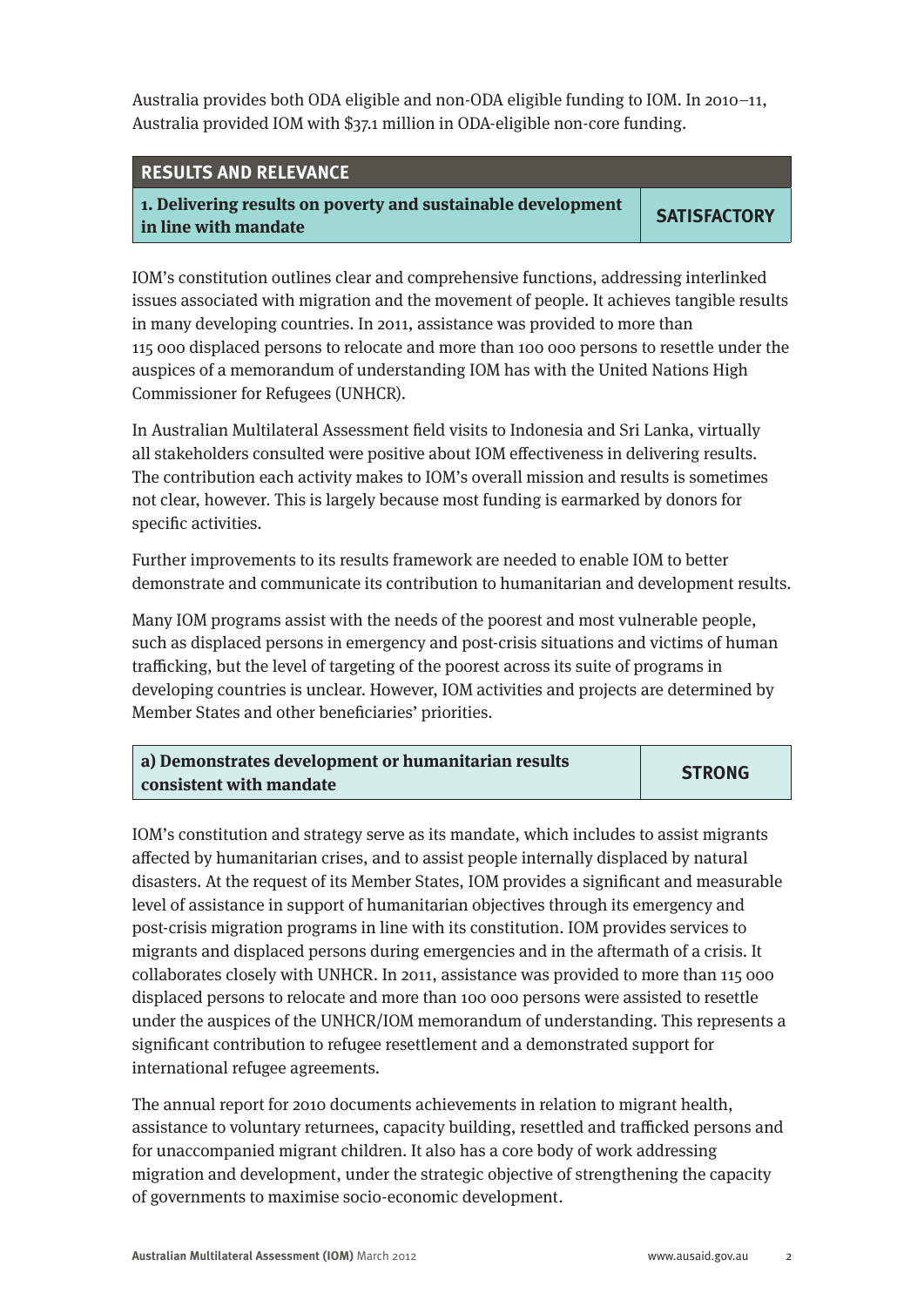The complexity of its portfolio structure and, as yet, limited articulation of a results framework, makes it sometimes difficult to identify IOM's specific contribution to development or humanitarian outcomes at organisation-level. The contribution becomes more evident at a country and sub country-level through its specific projects, which is consistent with its fee for service structure and its operations being largely based on specific project funding from donors.

| b) Plays critical role in improving aid effectiveness through | <b>WEAK</b> |
|---------------------------------------------------------------|-------------|
| results monitoring                                            |             |

The IOM strategic framework contains a set of twelve strategic objectives, which are addressed through four main areas of intervention and a set of crosscutting activities.

The IOM has developed a results-based management (RBM) manual and is improving its project management system to enable better capture of achievements and results at the project level. It is also seeking to improve its approach to monitoring through data collection and reporting at country/regional-level and to strengthen the organisation's evaluation capacity.

While in the transition phase to more evidence-based results reporting, IOM continues to report against processes and inputs, including in its annual report. It does not currently frame its work in terms of results achieved. It can document outputs against its strategic and program objectives and formulates project specific indicators and targets depending on the requirements of donors. While IOM can aggregate results against strategic goals in some areas (such as resettlement), its projectised nature and its operation in response to donor needs makes it is difficult for IOM to aggregate results against its full range of strategic goals.

| $\mid$ c) Where relevant, targets the poorest people and in areas | <b>SATISFACTORY</b> |
|-------------------------------------------------------------------|---------------------|
| where progress against the MDGs is lagging                        |                     |

Based on its projectised structure, IOM operates primarily through direct earmarked funding provided by donors. But IOM conducts humanitarian appeals to support those in crisis and emergency situations, such as the Horn of Africa, Haiti earthquake or the Sudan emergency. IOM makes a significant contribution to assisting displaced persons in emergency and post crisis situations. In 2010, the majority of displaced and refugee populations assisted by IOM were moving from countries in Africa and the Middle East, following emergencies or conflict in those areas. In this respect IOM can respond flexibly and be proactive in supporting the humanitarian and emergency needs of vulnerable people.

IOM has supported governments in various regions of the world to establish regional consultative processes on migration which deal with a range of migration issues, including the relationship between migration and development. IOM's projectised structure means that the targeting of its activities and projects is determined largely by the requests and priorities of donors.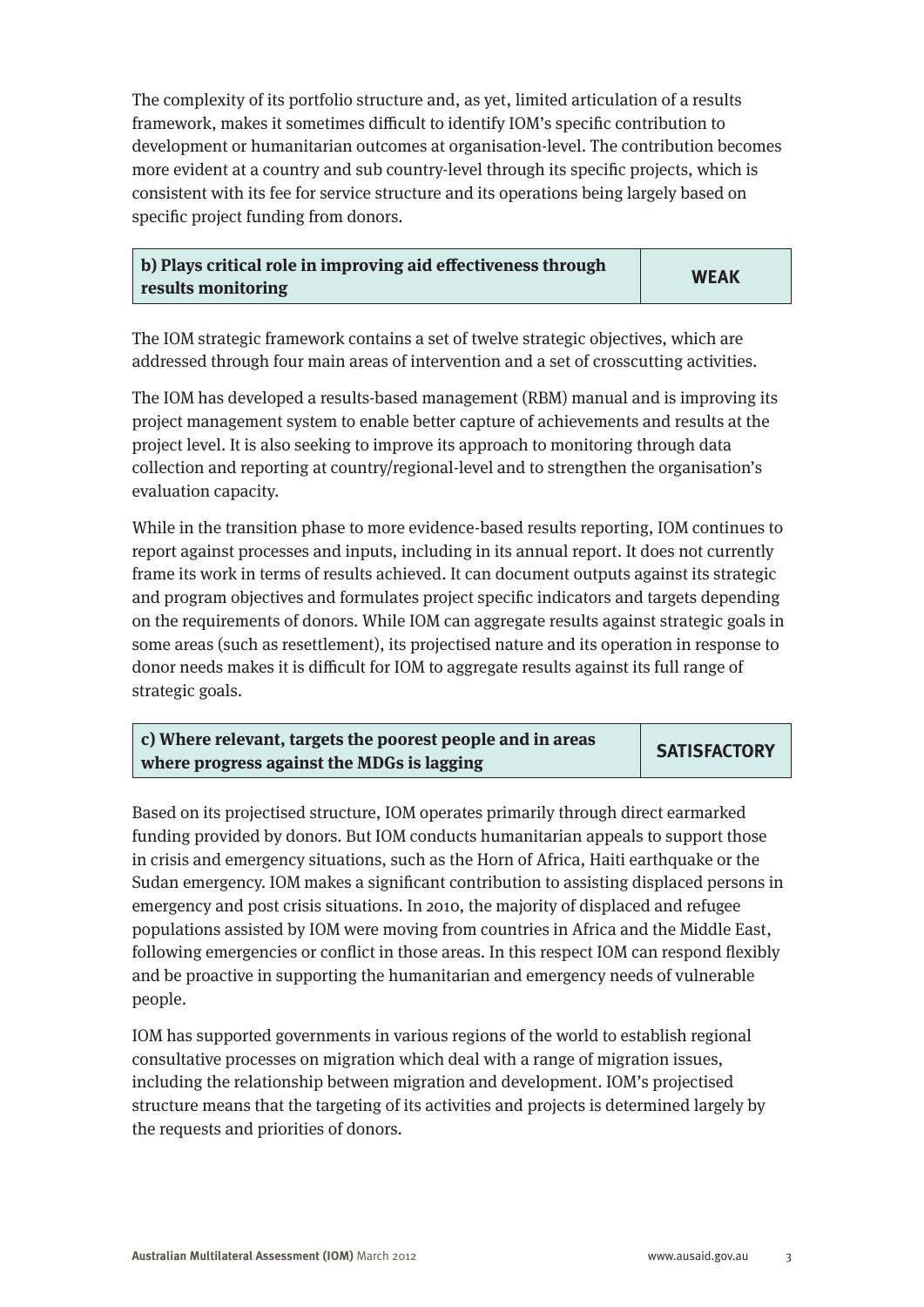IOM's development-related activities align well with the Australian aid program's strategic goal of humanitarian and disaster response.

Australia is a long-standing member of IOM and values it as a flexible, responsive partner in implementing international migration policy goals.

IOM gives priority to supporting regional processes that shape and address migration policy challenges, and responds to emergencies to assist displaced people, both of which are priority issues for Australia.

In 2010, IOM's largest expenditure was on projects dealing with people movement, emergency and post-crisis migration management activities, much of which was directed to Asia-Pacific.

IOM has a formalised approach to gender issues and has established a framework for addressing these in its programs. Feedback from Australian overseas missions is mixed about how well this is applied in practice.

IOM has an extensive record of working effectively in fragile states and in marginal areas responding to the movement of people across borders and in displacement and resettlement camps. Community stabilisation and development are also areas of work of the organisation in post-crisis settings.

| a) Allocates resources and delivers results in support of, and | <b>VERY STRONG</b> |
|----------------------------------------------------------------|--------------------|
| responsive to, Australia's development objectives              |                    |

Australia sees the work of IOM as supporting regional stability and socio-economic development. There is ongoing collaboration between Australia and IOM across a number of areas. As one of the main destination countries for migrants Australia relies on the quality and professional work of the IOM in the assessment and transfer process of its migrant intake.

Australia values IOM as a key partner in finding solutions for internally displaced people, refugees and asylum seekers in difficult circumstances. For example, in Indonesia, Australia has worked with IOM to support the welfare of vulnerable displaced populations through the provision of food, healthcare and improvements to accommodation conditions. In Sri Lanka, Australia supported the eye care program for tsunami affected communities after the Asian tsunami in 2005.

IOM also provides a range of services to Australia, such as:

- > facilitating travel, including travel loans, health assessments, and cultural orientation, for humanitarian visa recipients
- > providing return assistance to irregular migrants and case management, counselling, return and reintegration assistance for asylum seekers
- > supporting a range of capacity building projects and population stabilisation operations in Asia-Pacific and the Middle East, and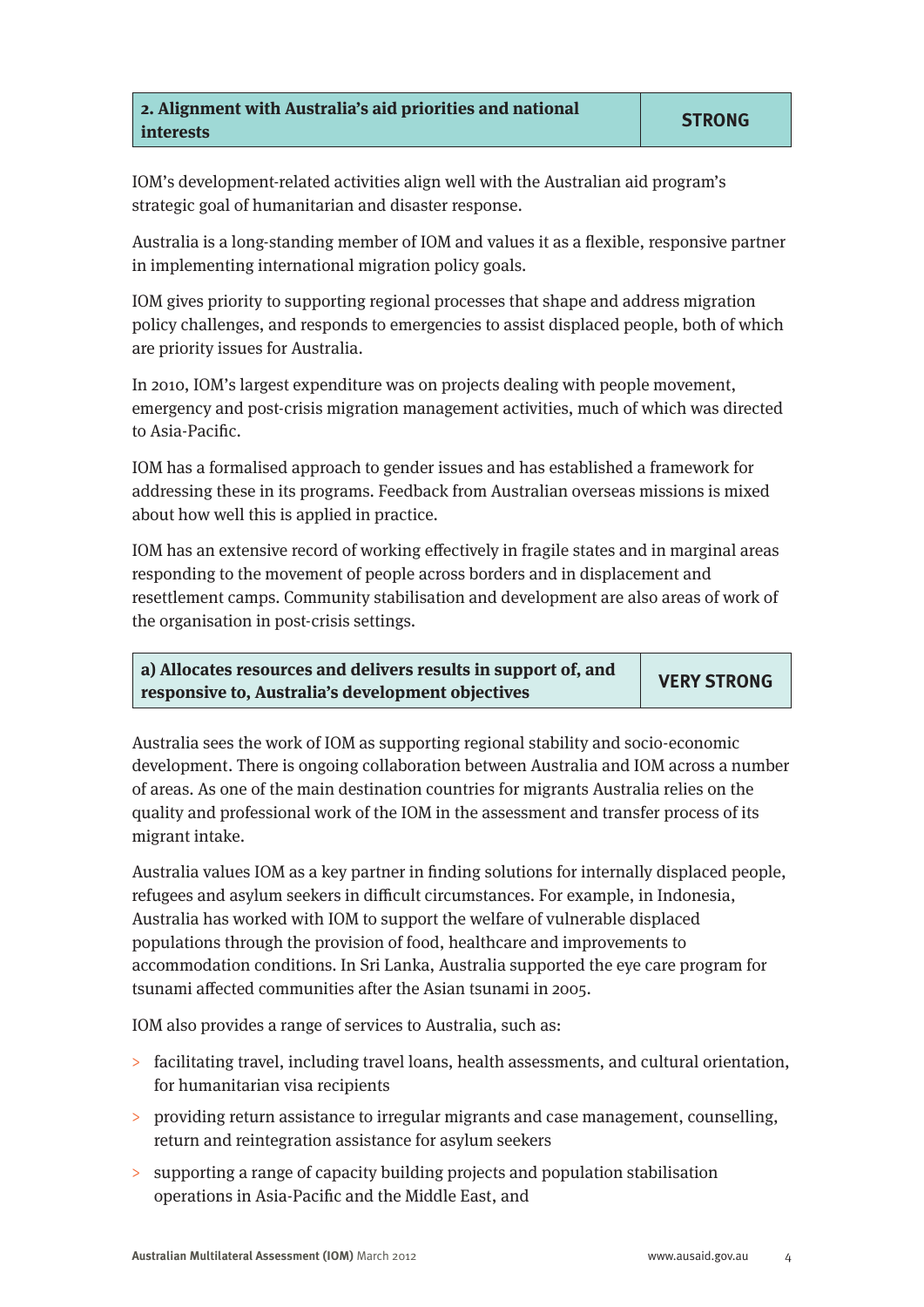> undertaking migration research and providing a forum for regular migration policy discussions, primarily through the international dialogue on migration.

| b) Effectively targets development concerns and promotes | <b>STRONG</b> |
|----------------------------------------------------------|---------------|
| issues consistent with Australian priorities             |               |

IOM's activities align well with the Australian aid program's strategic goal of humanitarian and disaster response.

IOM is implementing projects to support communities in the Asia Pacific region, such as capacity building for earthquake affected areas in Indonesia, relief work in Micronesia, support for vulnerable groups in Pakistan and malaria control, border control strengthening in PNG and Solomon Islands and tuberculosis and HIV care support for migrants in Burma.

Australia's engagement with IOM is typically in migration management, emergency and post-crisis projects. Reports from Sri Lanka confirm IOM has worked effectively with, and gives open and transparent access to, Australia for monitoring and review its co-financed activities. In its Australian funded Sri Lanka projects, IOM effectively delivered significant improvements in the health and shelter provisions and contributed to humanitarian outcomes for those affected populations.

| c) Focuses on crosscutting issues, particularly gender, | <b>SATISFACTORY</b> |
|---------------------------------------------------------|---------------------|
| environment and people with disabilities                |                     |

IOM's Gender Coordination Unit (GCU) promotes and supports the implementation of the organisation's gender policy by providing advice and technical guidance to headquarters departments and the field. The unit and a network of gender focal points in countries seek to incorporate a gender perspective into all IOM programs, policies and human resources management. IOM promotes gender balance among staff, in training and meetings, including gender knowledge and experience as a requirement in terms of reference, and requires project reports to specifically identify gender gaps. It also seeks to disaggregate data by age, sex and ethnic origin.

Feedback received on IOM's gender work from Australian overseas missions was mixed. For example, in Sri Lanka IOM has developed a highly effective strategy for addressing gender issues, whereas in East Timor IOM did not adequately incorporate gender issues into a disaster risk reduction project.

IOM has undertaken work on migration and climate change, including through a climate change theme at the 2010 at the international dialogue on migration and collaboration with UN task team on social dimensions of climate change. As an internal environment friendly measure the staff association has selected 'greening IOM' as one of their priorities and concrete actions have been implemented in IOM headquarters and missions.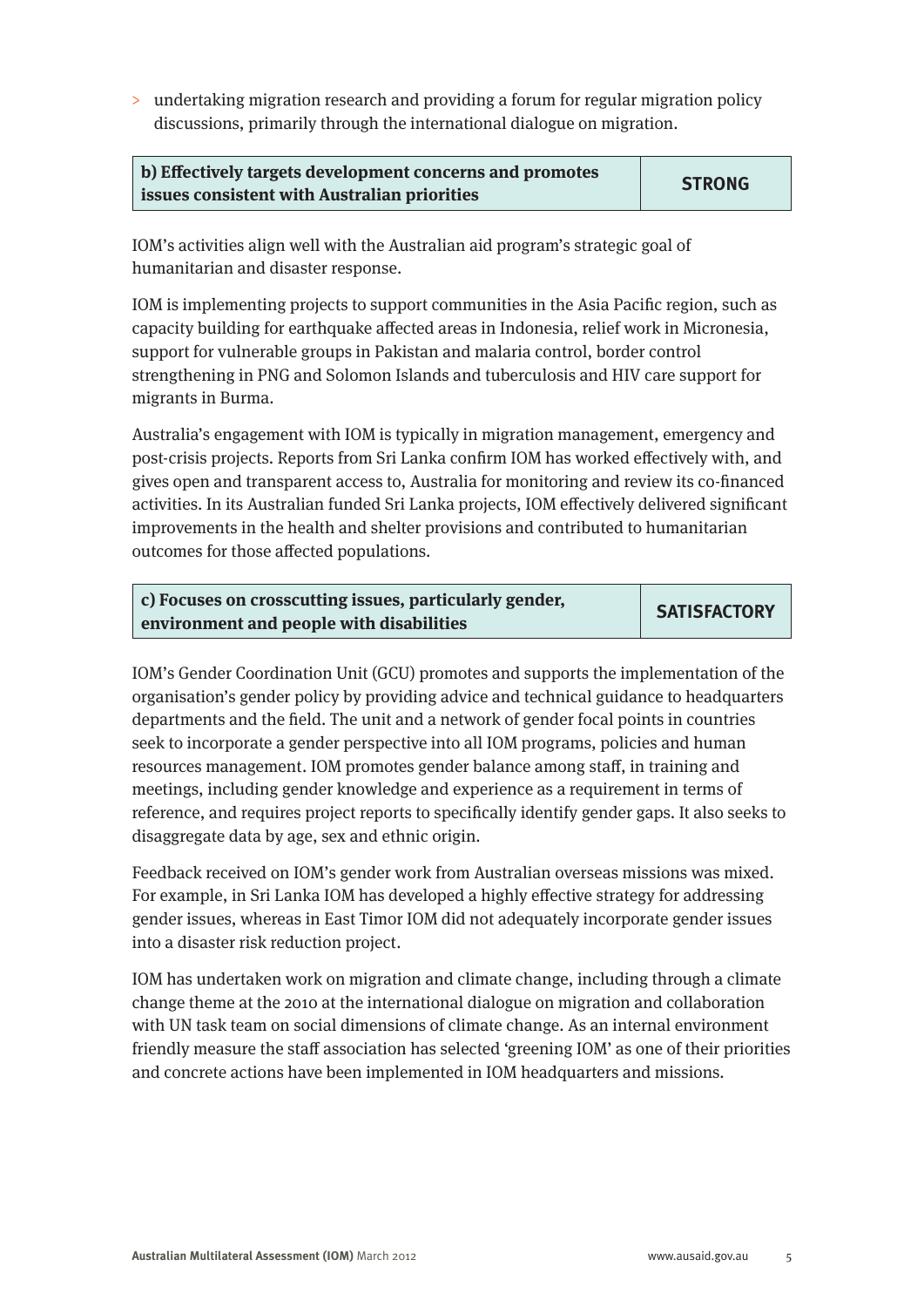# **d) Performs effectively in fragile states VERY STRONG**

IOM has an extensive, effective record of working in fragile states; and in marginal areas responding to the movement of people across borders and in displacement and resettlement camps. It has developed long-standing relationships with UNHCR, UNICEF and other UN agencies working as cluster leads in such situations and is recognised an as expert in providing specific support and services to migrant and displaces populations.

IOM has worked with Australia in a range of displacement situations including in Sri Lanka, East Timor and Libya, and was highly effective in dealing with the issues of health service support, livelihood development for returning refugees and relocation assistance for displaced people.

### **3. Contribution to the wider multilateral development system SATISFACTORY**

IOM plays an important and leading role in working with United Nations agencies to manage migration. This extends to supporting migrants and internally displaced persons with shelter and other essential services and in managing the orderly movements of often large numbers of people. In these areas IOM performs very effectively and provides a high level of expertise to addressing fast moving and critical migration issues.

IOM contributes to innovative approaches and the development of norms and standards primarily relating to principles and practices on managing migrants and the application of international law on migration. Its contribution in these areas is substantial although the degree of its actual influence cannot be assessed with certainty.

| a) Plays a critical role at global or national-level in | <b>SATISFACTORY</b> |
|---------------------------------------------------------|---------------------|
| coordinating development or humanitarian efforts        |                     |

IOM plays an important and prominent role in working with a range of governments, United Nations agencies and civil society organisations on a wide range of migration issues including the relation between migration and development. It acts as a cluster lead in camp coordination and shelter in emergency situations.

IOM participates in various UN conferences and collaborates in fora where migration issues are relevant. IOM contributes to papers and documents that help to facilitate international debates on migration and development.

As part of its structural reforms initiated in 2010, IOM has designated certain regional offices and country offices as having coordinating functions to deal with specific migration issues in those regions. The eight regional offices are based in Argentina, Austria, Belgium, Costa Rica, Egypt, Senegal, South Africa, and Thailand. The coordination responsibilities cover the Horn of Africa, South Asia, Central Asia, the Pacific, North Africa and the Mediterranean, and the Caribbean. Although this initiative is still under implementation, and it is too early to assess its impact, this devolution should help to collate more information about international migration issues and the impact of IOM's operations.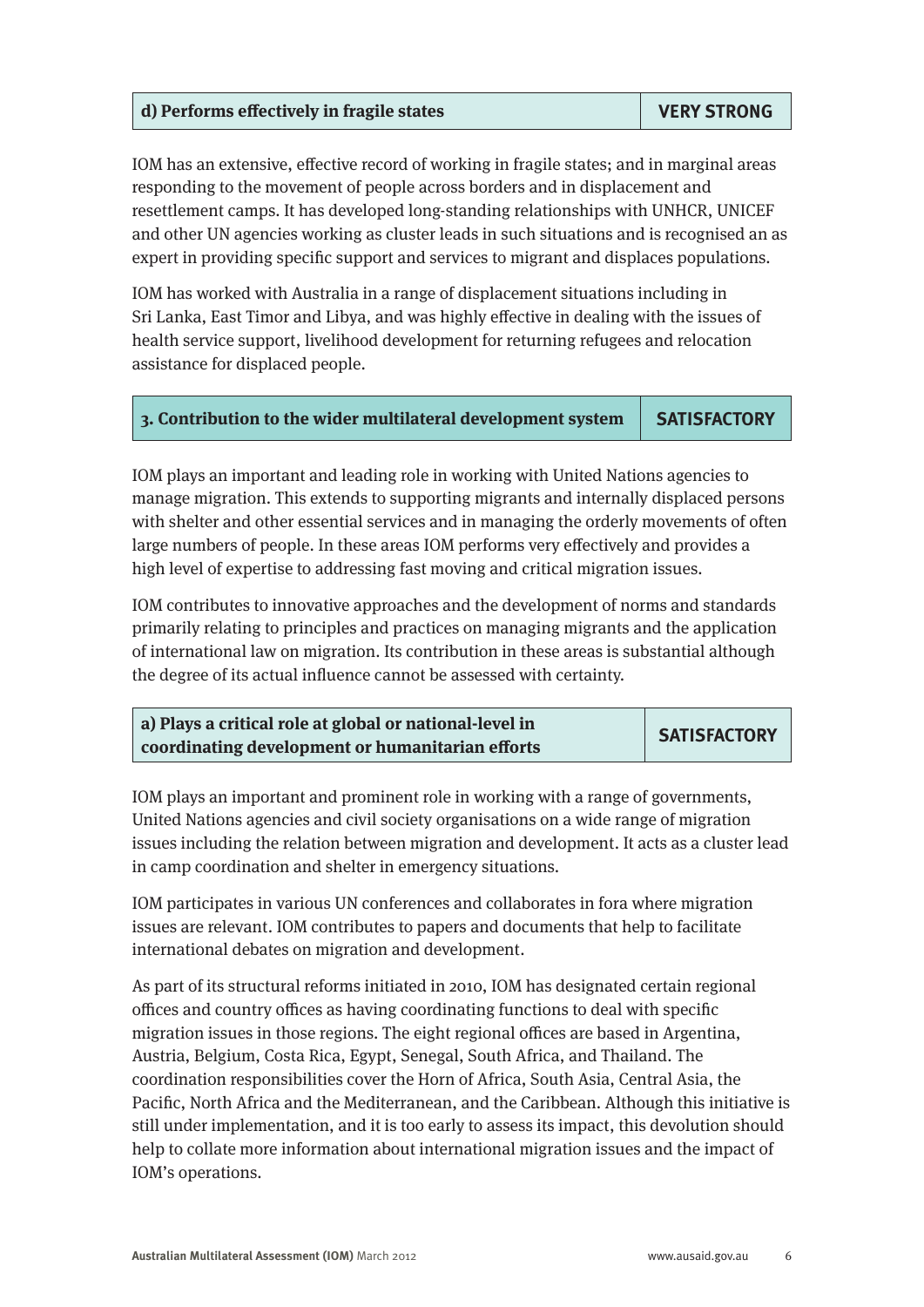IOM makes an important contribution to establishing norms and standards for migration management and related issues. IOM contributes to UN committees examining migration issues and has developed an active and comprehensive research and publication program on policy and implementation issues. The World Migration Report is a significant example of a research and analytical product that makes an important contribution to international debate and discussion about migration issues.

IOM plays an important role in providing reliable and comprehensive information and evidence-based advice on migration trends, challenges and opportunities. Its support strengthens the capacity of governments and other relevant stakeholders to develop and implement effective national, regional and global migration management policies and strategies. By improving the knowledge base for migration policy-making and producing fresh analyses of contemporary migration dynamics, IOM is able to contribute to better policy and program development at national-level.

IOM also contributes to humanitarian norms and standards setting through its involvement in the inter-agency standing committee. IOM is a member of the committee's transformative agenda.

| c) Fills a policy or knowledge gap or develops innovative | <b>SATISFACTORY</b> |
|-----------------------------------------------------------|---------------------|
| approaches                                                |                     |

A key product contributing to international knowledge and practice in migration is IOM's work in international migration law. Through this body of work IOM promotes awareness and understanding of international migration law and enhances knowledge of the legal instruments that govern migration at national, regional and local-levels.

Through its field offices IOM has good coverage of migration sites and uses this network to capture and collate data on migration, and to produce country specific 'migration profiles'. This information is used for its research and publication work, which is extensive and covers a wide range of issues and concerns on migration and other trans-border movements. These publications are a valued source of reliable data on migration levels and trends and comprehensive country specific information on migrants, internally displaced persons and other migration issues.

Another contribution to knowledge is the information database called Migrant Management and Operational Systems Application (MiMOSA). This innovative information system captures and processes biographical and demographical information about individual migrants and the services provided to them around medical screening, migrant training, assisted voluntary returns, pre-consular services, counter trafficking and movement. Although the analysis and distribution of information needs improvement, MiMOSA is a valuable source of information on migrants and supports national governments to track and monitor movements as well as contributing to better planning and management of migrant services.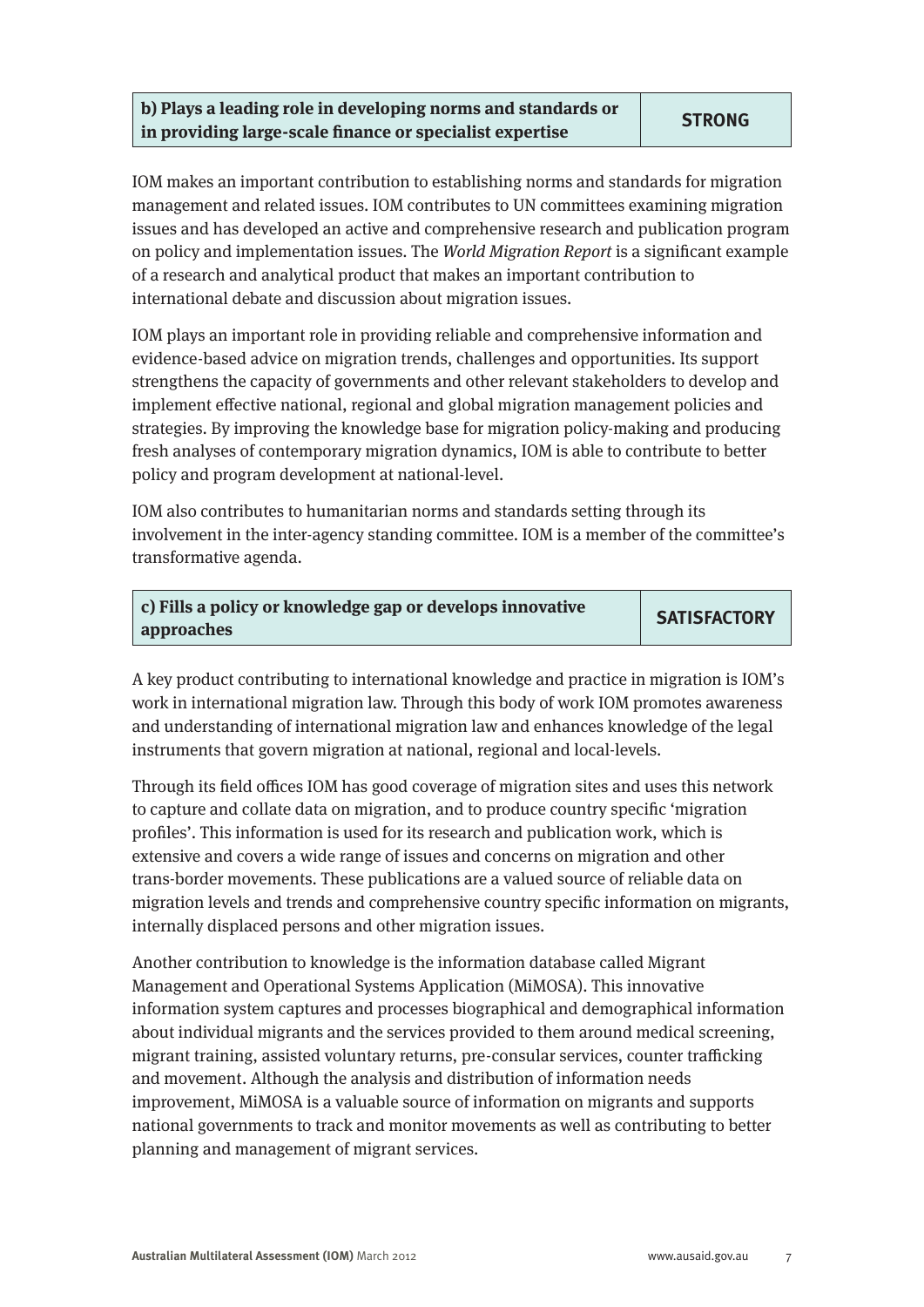Also, MiMOSA's counter trafficking module is the world's single largest repository of primary data on victims of trafficking, and is increasingly used for research purposes

In Haiti, IOM has developed a displacement tracking matrix which is an extremely useful tool in tracking displacement and inform relevant programming.

| ORGANISATIONAL BEHAVIOUR '              |               |
|-----------------------------------------|---------------|
| 4. Strategic management and performance | <b>STRONG</b> |

At the level of strategic focus and objectives IOM has a well-articulated planning framework. All projects and programs link to its broader strategic objectives.

IOM's governance bodies appear to be relatively effective in providing oversight of IOM's strategic direction, performance and other governance issues.

Evaluation systems are in place and there is good field-level review and assessment, with evidence to show learning at this level feeds into project adjustments and changes. However, there appears to be limited broader evaluation undertaken by IOM independently of donor requests although this is largely due to reliance on earmarked funding and limited funding available for core functions, including evaluation.

IOM has strong leadership and an effective, transparent approach to human resource management. Its reform process was managed consultatively and in an open and transparent manner. Good staffing practices are in place to support staff through these changes.

# **a) Has clear mandate, strategy and plans effectively implemented STRONG**

The current IOM strategy was adopted in 2007 and reflects the organisation's functions outlined in its constitution. All project implementation documentation seeks to show linkages back to IOM's current strategy, although IOM's projectised structure means activities are not driven by the extent of linkage to the strategy. In 2010, there were 2302 projects across the whole IOM portfolio, an increase from the 2004 number of 1100 ongoing and 350 new projects.

Consistent with its projectised structure, and in response to the direct funding provided by donors, IOM's main effort is centred mainly on regulating migration (20 per cent of the budget); and movement, emergency and post-crisis migration management (51 per cent). Most of IOM's work focuses regionally in Europe, with Asia and Oceania and Africa regions receiving about half the number of activities as does Europe. Again, this is the result of IOM's projectised model and demonstrates its flexibility in being able to respond to states' needs.

The current Director General has introduced a structural reform process following a 2009 review of the organisation to revise and consolidate operations and resources at field-level and improve coherence at headquarters.

The stimulus for this review was the growing concern by IOM management that budget pressures and restrictions in financial processes were preventing the organisation from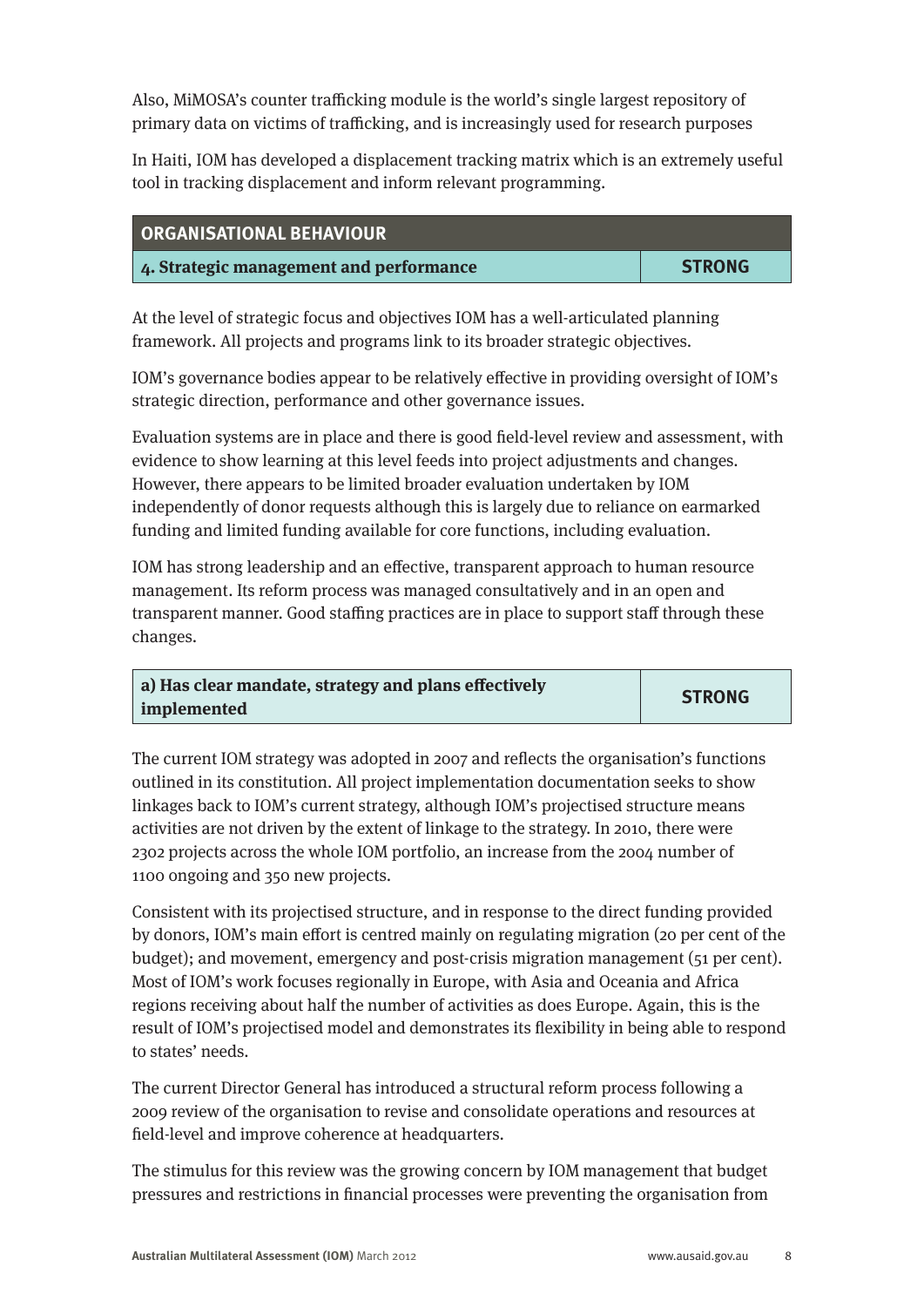meeting the increasing demands on its services and threatened to reduce its ability to implement its mandate.

Management had identified three priority areas for urgent action: a structural reform process; a full-scale rotation exercise and a budget reform process. Implementation of reforms in all three areas is almost completed.

Management has also focused on operational constraints and improving cost efficiencies through the reforms. A key aspect has been to rationalise the functions between the regional offices and headquarters. One strong example of effective cost saving measures has been the outsourcing of back-office functions to Panama and Manila which has allowed for a significant saving on Geneva-based overhead costs.

| b) Governing body is effective in guiding management | <b>SATISFACTORY</b> |
|------------------------------------------------------|---------------------|
|                                                      |                     |

IOM operates under the guidance of its member states. In addition to informal meetings, members provide oversight to the IOM through three formal governance structures—the IOM Council, the Executive Committee, and the Standing Committee on Programs and Finance.

Council discussions focus on IOM's strategy, the strategic fit of projects, performance and value for money, and organisation-wide governance issues. The IOM Council appears to be reasonably effective in providing guidance to management about these issues.

The organisational reform process has been supported by the Council and is largely completed. The budget reform agenda has only recently commenced and will take time.

**c) Has a sound framework for monitoring and evaluation, and acts promptly to realign or amend programs not delivering results**

**SATISFACTORY**

IOM evaluation guidelines were last revised in 2006. These guidelines are comprehensive in coverage and provide managers with sound explanations of different aspects of evaluation methodology, processes, norms and standards, and tools to support the conduct of project and program evaluations.

IOM has an evaluation officer whose task is to reinforce an evaluation culture through technical assistance in evaluations managed by the field offices. The evaluation office has limited capacity and is therefore not able to conduct reviews of the majority of projects. Evaluations beyond those funded by projects and approved or requested by donors appear to be limited in number, again in part due to the organisation's fee for service structure.

Some donors to IOM such as Sweden, the UK, Canada, UNOCHA and Norway have conducted joint sectoral (humanitarian) or global evaluations of IOM's operations in close coordination with IOM.

The reliance on donor funding for evaluations and its limited administrative funding, means information available from evaluations may not be sufficient to meet IOM's overall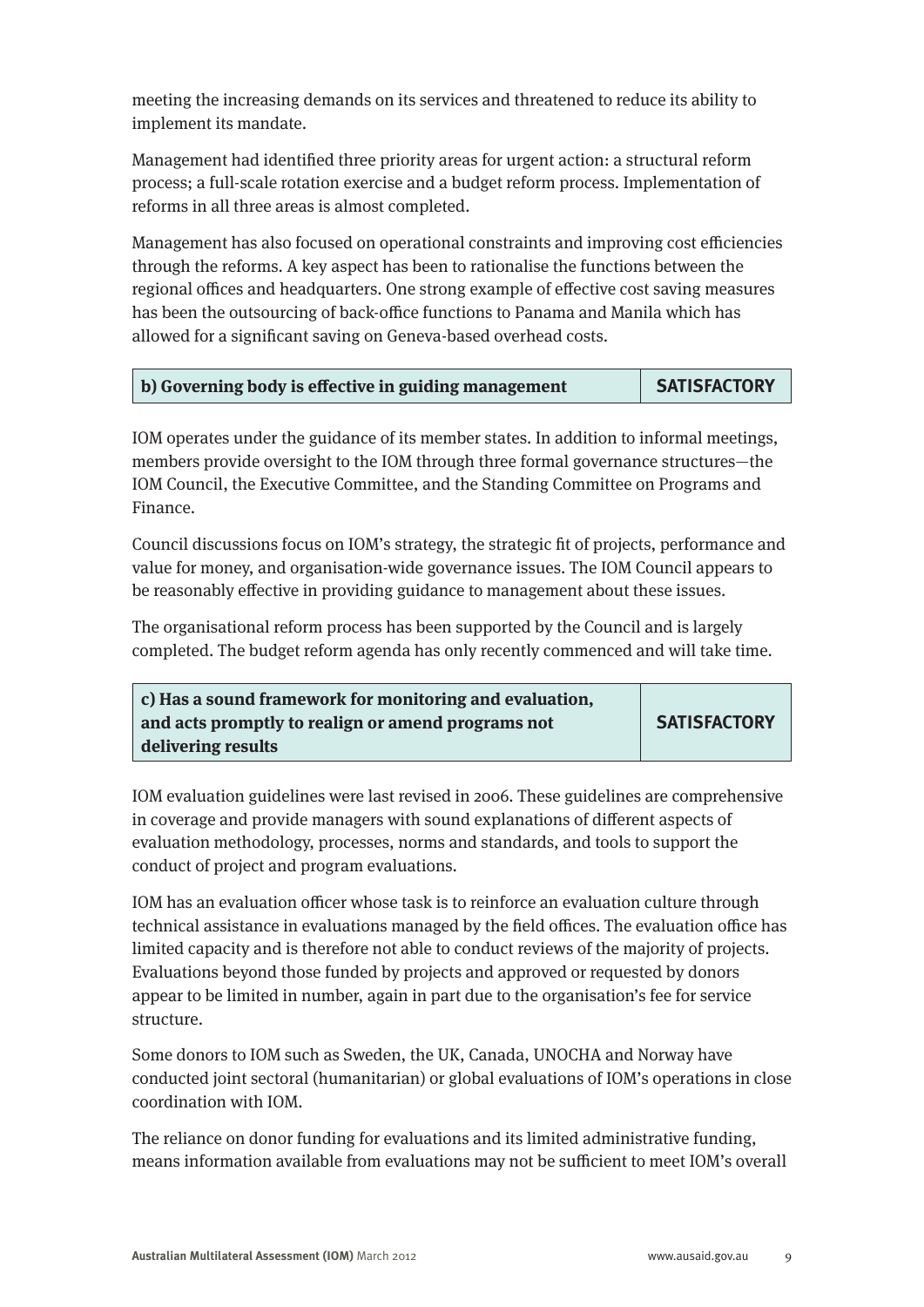requirements for strategic management, performance reporting and gathering of lessons to inform future operations.

There are some signs that this may improve in the future. Reinforcement of the evaluation function is planned for 2012. A key focus of the new RBM approach is the promotion of a culture of evaluation within the organisation. Performance indicators are being emphasised for projects, particularly at the level of project outcomes, and this may help with future evaluations informing performance or feeding into the design of new programs.

| d) Leadership is effective and human resources are | <b>VERY STRONG</b> |
|----------------------------------------------------|--------------------|
| well managed                                       |                    |

The current Director General has introduced a structural reform process following a 2009 review of the organisation to revise and consolidate operations and resources at fieldlevel and improve coherence at headquarters.

Management has also focused on operational constraints and improving cost efficiencies through the reforms. A key aspect has been to rationalise the functions between the regional offices and headquarters.

The Director General has shown strong leadership in initiating and actively managing the reform process. In pursuing reforms he has kept staff advised of plans and regularly involved staff in consultations. The Deputy Director General has also played a strong role.

Performance management and strengthening the rigour of human resources at IOM has been a priority for the Director General. This assessment has found IOM human resources approaches are strong.

| 5. Cost and value consciousness | <b>STRONG</b> |
|---------------------------------|---------------|
|---------------------------------|---------------|

IOM management has been prompt in identifying the urgency of reforming its cost and organisation structures to improve its financial and operational position. It was quick to develop and implement a package of reforms and operational adjustments to achieve necessary changes. Its governing bodies have supported and been effective in overseeing reforms. The changes are ongoing but early evidence, including feedback from the Australian Multilateral Assessment field visit to Sri Lanka, indicates significant improvements in the cost effectiveness of field-level operations and significant cost savings in the operational budget at headquarters and in field offices.

| $\,$ a) Governing body and management regularly scrutinise costs $\,$ | <b>STRONG</b> |
|-----------------------------------------------------------------------|---------------|
| and assess value for money                                            |               |

IOM's administrative budget (3.5 per cent of 2009 expenditure) is funded from member state compulsory assessed contributions (membership payments). To cover indirect costs, IOM has a standard charge of five per cent on total costs of projects for administrative support, which is less than other agencies working in emergencies. IOM has a lean and transparent headquarters cost structure, with the majority of staff recruited locally in-country.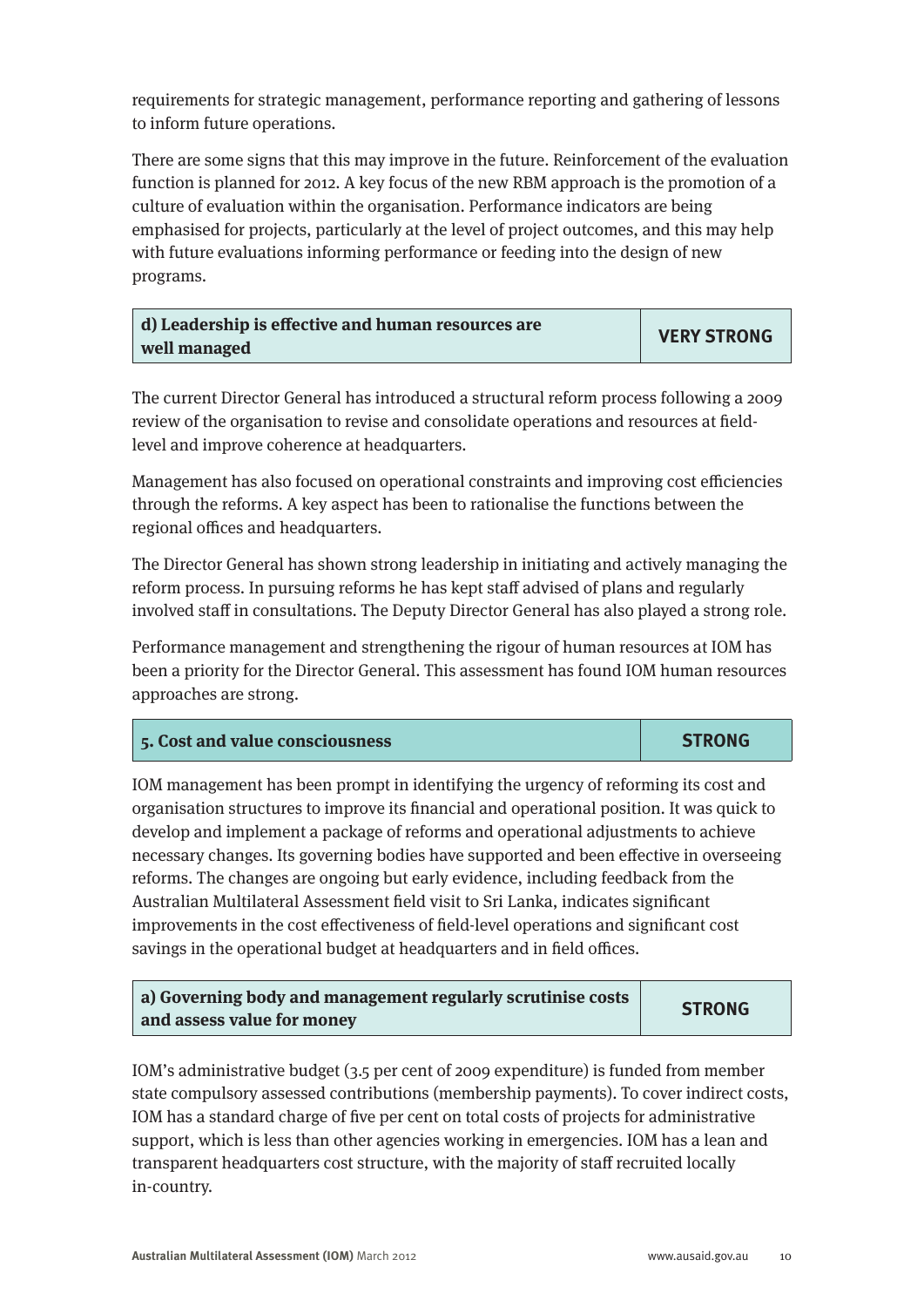IOM is giving priority to improving internal control measures to ensure human and financial recourses are used efficiently and is moving towards adopting the International Public Sector Accounting Standards for the purposes of preparing annual financial reports.

The reforms initiated devolution of some headquarters functions to the regional offices and increased financial delegation to the regional offices to support country office functions.

Manila and Panama are global hubs for human resource management of local staff, for financial oversight and control and for procurement, and this model has been strengthened to enhance efficiencies. The response time from Manila has been reduced and it provides regular and timely feedback on financial reports to the country team.

| b) Rates of return and cost effectiveness are important factors | <b>SATISFACTORY</b> |
|-----------------------------------------------------------------|---------------------|
| in decision making                                              |                     |

There is evidence that IOM takes cost into account in its project design and during implementation and seeks the best local sources for procurement. A review of the Sri Lankan project in support of resettlement and livelihood assistance for displaced peoples noted that IOM provides value for money. The China Bay playing field project was completed for a modest US\$12 000 and maintenance provided by the parents of the beneficiaries. The Batticaloa irrigation project required the beneficiaries to raise a proportion of the funds themselves, which they did. The community also opted to extend and build upon the project by increasing the length of the irrigation canal provided by the IOM activity, again at their own cost.

| c) Challenges and supports partners to think about value | N/A |
|----------------------------------------------------------|-----|
| for money                                                |     |

As an agency often operating as direct implementer of projects, there is limited scope for IOM to challenge partners on value for money. As mentioned above, IOM has sound practices in place for pursuing value for money in its in-country procurement.

| 6. Partnership behaviour | <b>STRONG</b> |
|--------------------------|---------------|
|--------------------------|---------------|

IOM has developed wide-ranging partnership arrangements with United Nations agencies, international organisations, non-governmental organisations and other migration stakeholders and has developed formal and informal consultation mechanisms to engage with partners on its work.

To the extent possible it works through national project-management arrangements and regularly consults with governments on national and international issues relating to migration policy and management.

There is evidence from evaluations and reviews of IOM projects that it is responsive to the views of beneficiaries and community groups, particularly in implementing livelihood projects and providing migrant services.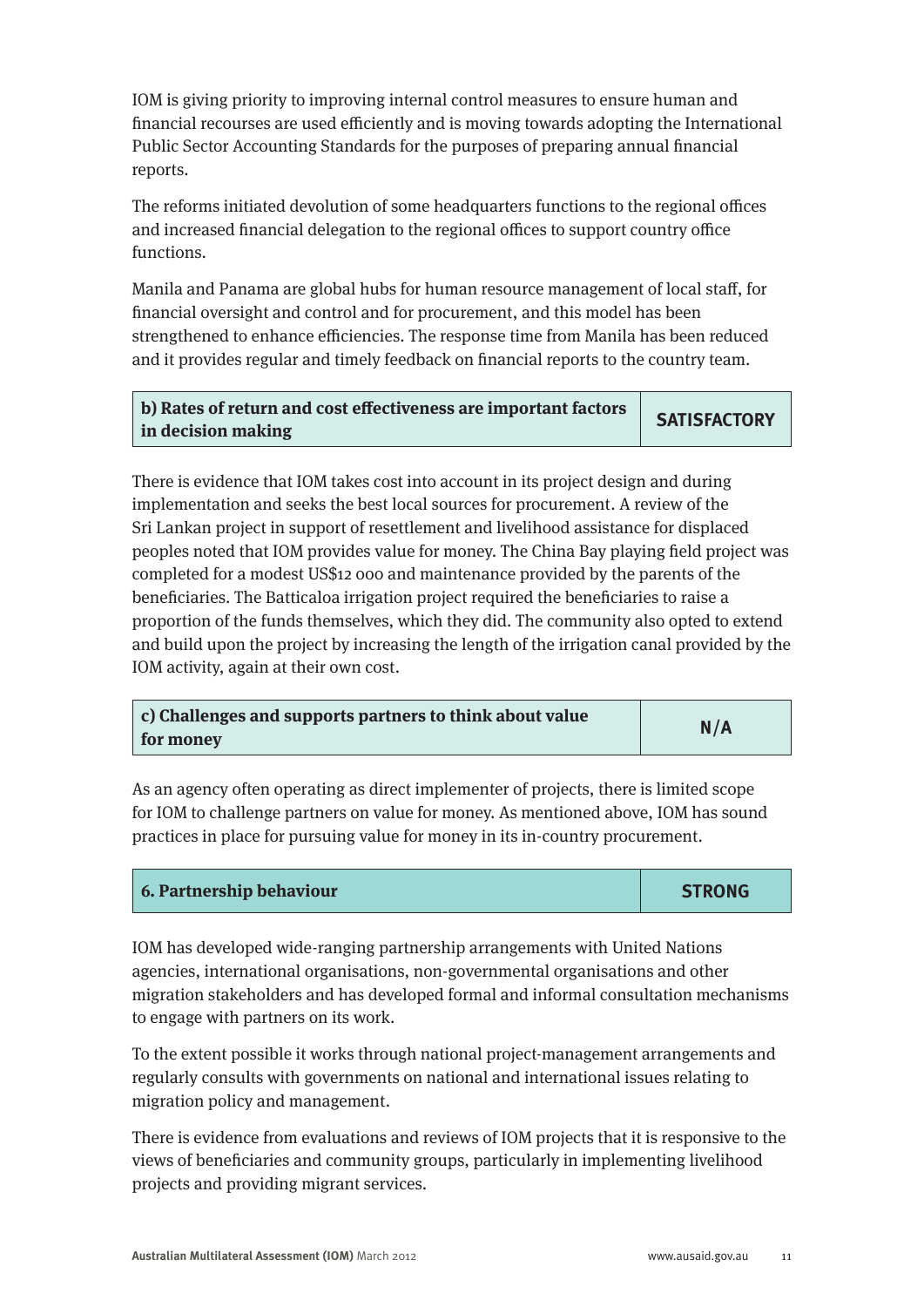| a) Works effectively in partnership with others | <b>STRONG</b> |
|-------------------------------------------------|---------------|
|                                                 |               |

IOM has developed wide-ranging and collaborative partnerships, including with UN Agencies and civil society. IOM is the global cluster lead for camp coordination and camp management in natural disasters and coordinates with UNOCHA and UNHCR in conflict induced displacement. Currently, IOM leads the cluster in four countries— Ethiopia, Haiti, East Timor and Nepal and has a good record of collaboration and consultation with its partners in these difficult contexts.

Also in areas such as labour migration and migration and development, IOM collaborates with other international organisations, non-government organisations and migrants associations. In the area of counter trafficking, IOM is a member of the Inter-agency Coordination Group Against Trafficking in Persons (ICAT), and is one of six members of the steering committee directing the United Nations Global Initiative to Fight Trafficking (UN.GIFT).

Several good examples of IOM's partnership behaviour were reported from Australian overseas missions. In Sri Lanka, donors are very supportive of IOM and its collaborative approach to implementation. In Indonesia, IOM has established trusting working relationships with government authorities, which sees them work in close consultation with the government to support migration and development interests.

| b) Places value on alignment with partner countries' priorities | <b>SATISFACTORY</b> |
|-----------------------------------------------------------------|---------------------|
| and systems                                                     |                     |

To the extent possible, IOM works through national project-management arrangements and regularly consults with government on national and international issues relating to migration policy and management.

IOM's work in Sri Lanka provides a good example. The government of Sri Lanka considers IOM an effective partner, particularly in supporting its resettlement and emergency programmes. IOM works through government-managed project steering committees and is active in providing reports and information on progress to the government and other partners. IOM has also assisted the government in its policy development work, providing technical advice on migration and health issues which enabled the government to broaden its understanding of the scope of migration and health assessment processes. In this area the IOM contributes policy papers and information to government managed processes to build knowledge within the relevant ministry (Health). IOM also worked together with the relevant divisional secretaries to deliver small loans for recovery and livelihood assistance to displaced people.

# **c) Provides voice for partners and other stakeholders in decision making STRONG**

The IOM constitution establishes the organisation as a service provider primarily to states, as well as migrants and other persons in need of migration services.

There are consultative mechanisms through which stakeholders can participate and provide feedback. For example, the international dialogue on migration provides a place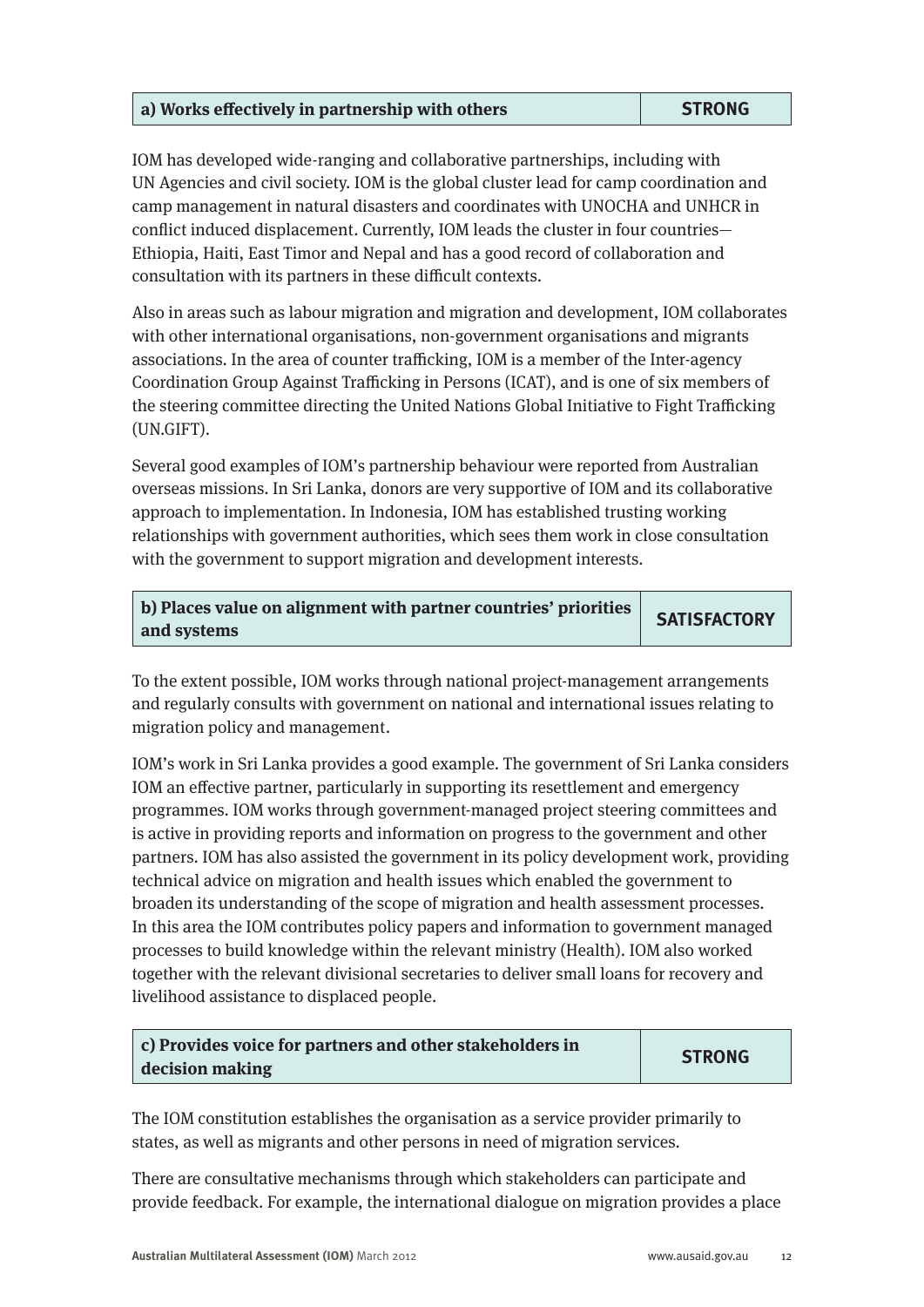for migrants' stories to be presented to IOM member states. The annual IOM Council session provides another opportunity for IOM observer entities such as international organisations and non-governmental organisations to provide feedback on the work of the IOM.

The regional consultative mechanism provides an opportunity for IOM to support inter-state dialogue on migration between governments. An IOM-managed webpage is in place to provide up-to-date information to governments on ongoing activities of the principal regional consultative processes that are of possible relevance/interest.

There is also evidence from country visits (Sri Lanka) that IOM effectively consults with beneficiaries and other community groups to ensure its projects meet local requirements and are sensitive to community and beneficiary expectations. Reviews and assessment have identified that during implementation IOM regularly consults with migrant beneficiaries or displaced people to build their views into the design and management of the project.

### **7. Transparency and accountability STRONG**

IOM has good policies for transparent and accountable information-sharing practices. It publishes extensively on its website and reports regularly to members.

The capacity to develop a stronger resource allocation framework is constrained by IOM's reliance on earmarked funds.

IOM has established effective oversight and audit systems. Financial scrutiny and reporting on budget and expenditure patterns meet international standards.

IOM provides members with detailed financial statements and identifies areas where budget forecasts are not met or require realignment to meet its portfolio demands.

Financial guidelines establish how IOM should promote transparency and accountability in partners and recipients.

| a) Routinely publishes comprehensive operational    | <b>STRONG</b> |
|-----------------------------------------------------|---------------|
| information, subject to justifiable confidentiality |               |

The organisation provides good access to management documentation and governing body papers, financial reports and external and internal evaluations for public scrutiny (for practical reasons evaluation reports listed on the IOM website are made available upon request). Detailed information is provided on every country program and updates of emergency and humanitarian assistance are posted on the IOM website and links provided to other relevant documentation to inform the public on its work. IOM is moving towards implementation of the International Aid Transparency Initiative.

IOM has an extensive list of publications on migration issues available on its website.